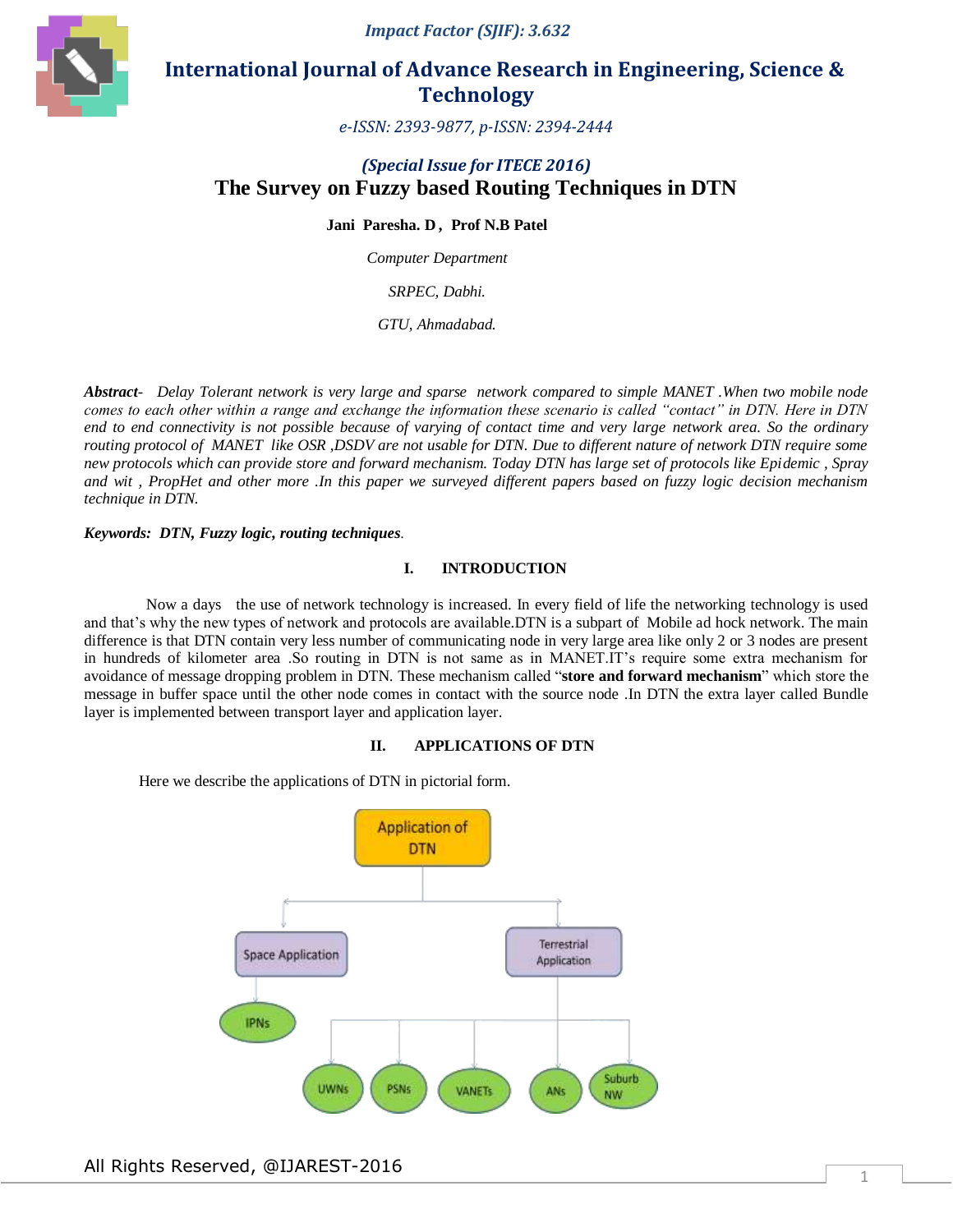### **III. CHALLENGES OF DTN**

 DTN faced numbers of challenges that are not present in traditional network. Many stem from the need to deal with disconnections, which directly impacts routing and forwarding. However, because these networks enable communication between a wide range of devices, there are secondary problems that routing strategies may need to be aware of, such as dealing with limited resources. The main challenges of DTN is given bellow

- Contact Schedules
- Contact Capacity
- Buffer Space
- Processing Power
- Energy

## **Evaluation Criteria**

## *Delivery Ratio*:

 Delivery ratio is defined as the fraction of generated messages that are correctly delivered to the final destination within a given time period.

*Latency:*

 The important matrices latency is defined as the time between when a message is generated and when it is received. *Transmissions:*

 It is also an approximate measure of the computational resources required, as there is some processing required for each message. The number of transmissions is a measure of the amount of contact capacity consumed by a protocol , each transmission consumes energy, so it is also an approximate measure of power consumption.

# **IV. BACK GROUND THEORY AND RELATED WORK**

 A large number of routing protocols have been proposed to make efficient routing in DTN. Routing protocols of DTN is different then MANET because end-to-end connectivity of nodes is not possible in DTN. Second thing is that the density of node is very less and transmission rang covers only small part of network. Because of these reasons DTN require special types of protocols or routing techniques. Direct transmission is a simple technique to transfer a message from source to destination. In this method the source node wait until the destination node comes in direct contact range. When it find the destination node then directly send the message.

 Epidemic[18] is routing protocol in which it is assumed that each node has infinite buffer space and bandwidth. each node maintain the summary vector and it will be exchanged when two node comes in contact and transfer the message which is not present in buffer. Epidemic strategy is useful when the message size is small and network is very sparse. PropHet uses history of previous encounters with neighbor nodes to estimate probability which is called "delivery predictability". Pair of nodes that encountered often in the past has high delivery predictability. When two nodes encounter, they exchange delivery predictability vector. This vector contains list of delivery predictability, which is updated after each "contact". Based on this information, each node can select the messages that have high possibility to reach the intended destinations, and transfer them to its "contact" node. However, this approach does not work well in DTN networks where node movements are not predictable.

 Spray and wait[8] is another approach of routing. In first phase the message is flooded up to L copies to L different node. If the final destination is encounter then the massager is directly transfer. If not then wait phase is started. In this phase node can delivered the message only when the destination comes in contact. To decide the optimum value of L is a major issue. The value of L is depended on node density and their mobility profile.

Prophet<sup>[7]</sup> is another protocol of DTN. The history of previous encounters with neighbor to estimate probability called "Delivery Predictability". when two node comes in contact with each other they exchange their "PD vector". As per this information each node can select the message which has high possibility to reach the destination. when node movement is not predictable then this approach is not work well.

 The routing protocol in DTN deals with knowledge and phenomena in many fields ,which clearly cannot be said true or false .Using fuzzy knowledge to process can improve the describing ability.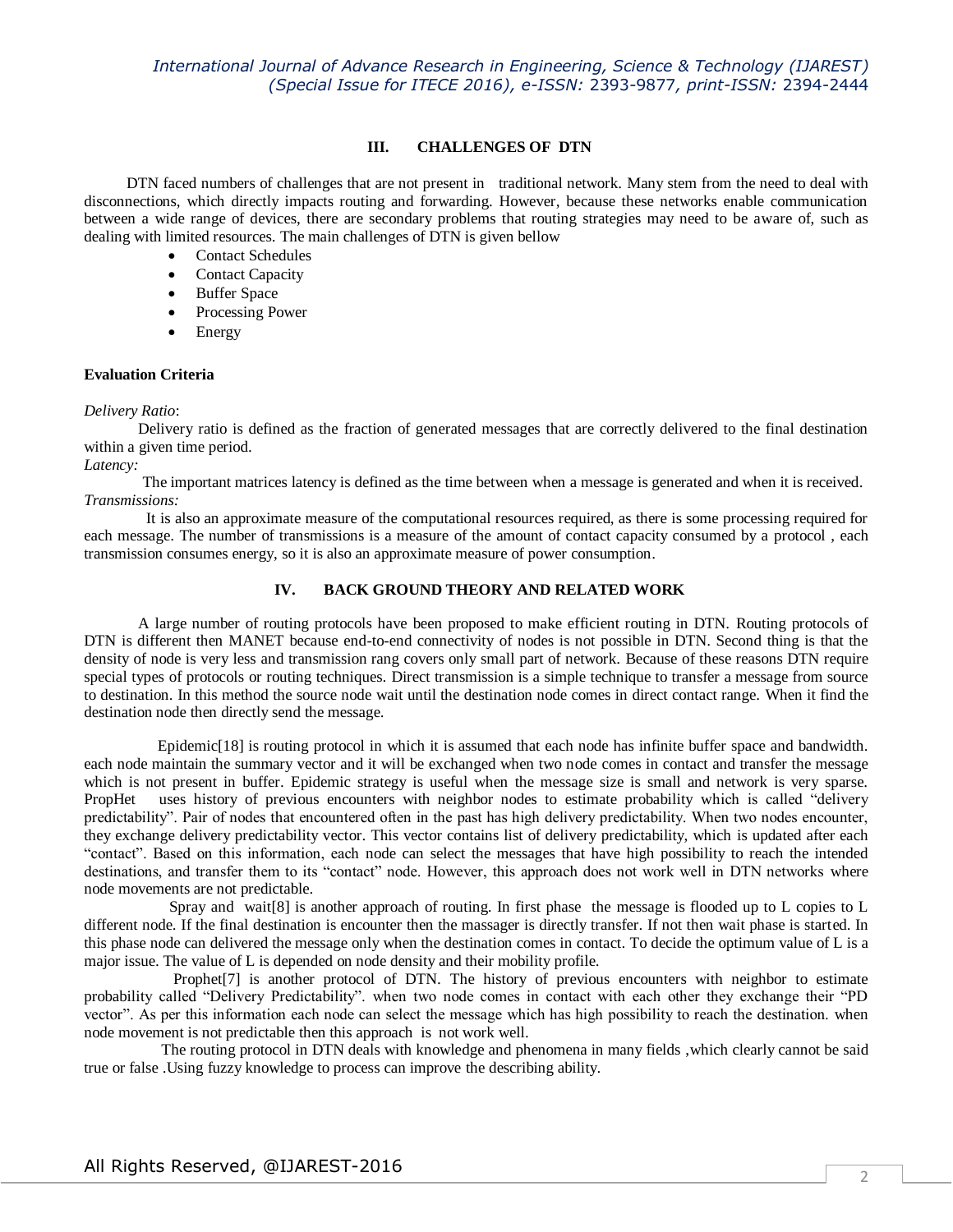## **V. SURVEY ON FUZZY BASED TECHNIQUES**

#### **5.1 "Fuzzy-Spray: Efficient Routing in Delay Tolerant Ad-hoc Network Based on Fuzzy Decision Mechanism"[6**]

 Fuzzy Spray uses the Fuzzy technique to prioritize message that are stored in the buffer and then transfer the message to next node during contact time. Replication strategies are used to increase the delivery rate. Because bandwidth is limited node can't transmit all messages it has in its buffer within a short contact time. It uses simple store and forward and replication mechanism. Two local parameters named forward transmission count and Message size is used to take fuzzy decesion.FTC is initiated as 1.It will increased by 1 both sender and receiver side after successful delivery of message.FTC gives good result compared to hop count and MTC.

 Here FTC and Message Size is taken as an input to priorities the message in buffer. The message with Low FTC and small size has High priority and Message with High FTC and Large Size has Low priority in buffer. Here two inputs each has 3 categories ,and the buffer is divided in to 9 buffer session(BS) and set up the rules as follows.

FTC  $\epsilon$  { low , medium , high }

MS  $\epsilon$  { small , medium , large}

BS  $\epsilon$  {BS<sub>0</sub> BS<sub>1</sub> BS<sub>2</sub> BS<sub>3</sub>,BS<sub>4</sub> BS<sub>5</sub> BS<sub>6</sub> BS<sub>7</sub> BS<sub>8</sub>}

 $BS_0$  is at top of message queue and has high priority and  $BS_8$  is at tail of queue and has low priority. Fuzzy Spray is best performing protocol in terms of both speed of success rate and latency.

#### **5.2** "**Adaptive Fuzzy Routing in Opportunistic Network(AFRON)"[17]**

In these paper the use three parameters as input which is listed bellow

 *1.Message Transmission count (MTC)* 

 This parameter increase when the node exchanges their messages. So approximately its shows the number of message transmission in network.

 *2. Message Size (MS)*

This an important parameter for DTN node because the each node has limited buffer space.

*3. Time To Live (TTL)*

TTL is considered in order to increase the ratio of message delivery.

#### *Output variable (Buffer sections)*

 This protocol divide the buffer in 19 sections and according to input. This partition will be used to prioritize the message in order to exchange it in next contact. The priority of message will be calculated as bellow: Priority of Message= 1-BS of Message.

#### **5.3 "Adaptive Fuzzy Spray and Wait: Efficient Routing for Opportunistic Networks."[10]**

 Adaptive Fuzzy Spray and Wait (AFSnW) is a spray based routing mechanism that overcomes the spray based approaches. Fuzzy set technique allows partial membership to sets.

Here main two parameters are used to calculate the Fuzzy decision.

#### *1.FTC (Forward Transmission Count)*

 FTC is the indicator of number of duplicate copies of message in network .The FTC is incremented by 1 at both side when the message is transmitted.

#### *2. Message Size (MS*)

 Message size is very simple parameter to calculate. The message which has low FTC and small message size is has high priority. The fuzzy decision table is as same as paper 10.

#### Dropping Policy:

 Dropping Policy is an important buffer management policy. Here the dropping is chosen is randomize with respect to priority .The message which has low priority means that it is present in many numbers of node is dropped first when new message is arrived and buffer is full.

 Comparing with the simple Fuzzy mechanism the AFSnW gives the optimal solutions in terms of latency, probability of delivery and low overhead.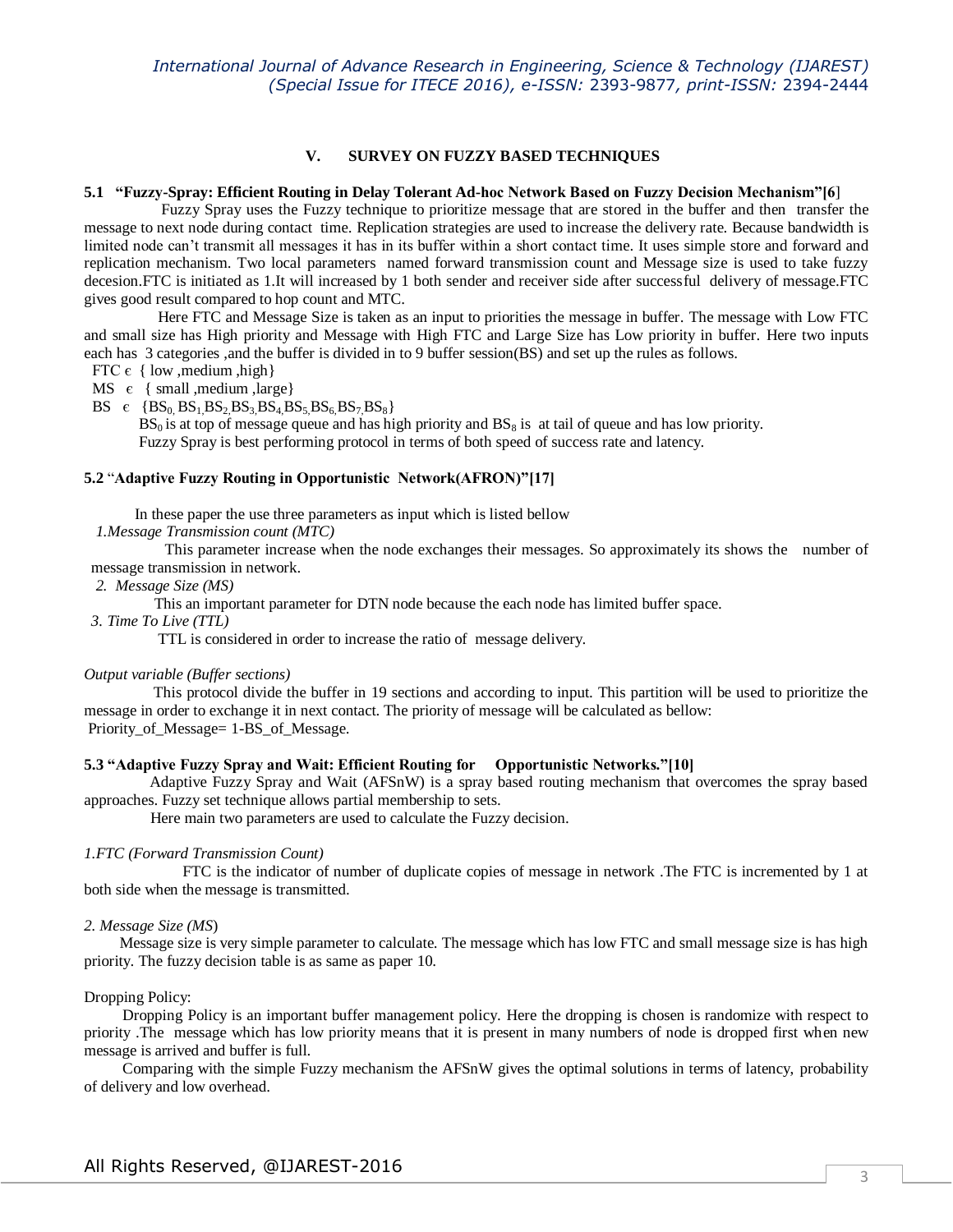Improve the probability of latency and delivery. The limitation of this protocol is performance of the routing in realistic scenario is not evaluated.

#### **5.4 " Proposed Fuzzy based Routing for DTN."[13]**

 Fuzzy based Routing protocol(FBRP) is designed to maximize successful data delivery and minimize the transmission delay. It uses only two parameters namely

*1. Probability of Delivery(PD)*

Here PD function is divided into three sections

P\_encounter\_max - 0.7

P encounter first - 0.5

P\_first\_thresold - 0.1

*2. Energy value (EV)*

 If the node has full capacity(100%) then it is called high level EV. If the energy is bellow then 50% then the node is not good to forward the message.

 In this paper the Delivery Predictability is evaluated by nine Fuzzy rules. The first and last law is given here If PD is low and EV is low then DP is very low

If PD is high and EV is high then DP is very very high.<br>FBRP described here is very good performing protocol compared to Prophet and Epidemic protocol. This protocol gives good performance in terms on delivery rate and overhead ratio. Fuzzy decision mechanism is simple.

#### **5.5 " A Fuzzy based Routing Protocol for Delay Tolerant Network"[16]**

 In this paper the author uses main four parameters as input of fuzzy logic .First Fuzzy Logic Controller (FLC1) uses two input named Residual Energy(RE) and Buffer Availability .Second Fuzzy Logic Controller(FLC2) uses Message Transmission Count(MTC) and Fast moving node as input parameter. Both FLC take their fuzzy decision based on input and gives appropriate output of it .The output of FLC1 and FLC2 is taken as the input of FLC and the output of FLC is gives the final decision.

### **VI. OPEN RESEARCH ISSUES**

 Research in routing in DTN is still not sufficient. There are many issue regarding to connection delivery ratio, speed, transition range . Bandwidth and Buffer size is also affected parameters in routing of DTN.

 In the direction of security in DTN more efforts are required. Because DTN has to face so many security threats .So security is most effective and important parameter in DTN.

 There is many social issues which can be solved by DTN. So one has to develop the social network using DTN. Fuzzy is also a new evolving technique to take routing decision. The new researcher can experiment to applying fuzzy logic with different parameters and can get good results out of them.

#### **VII. CONCLUSION**

 DTN has a numbers of good routing protocols and day by day an evolution of many new is going on. Here in this paper we summarized some basic protocol an focused on different methods of fuzzy spray protocol.

 Here we analyzed various fuzzy techniques with its parameters and also with merits and limitations. we hope that our try give the directions to new researchers to understand the new Fuzzy techniques and gives the best output to world.

#### **VIII. REFRENCESES**

- [1] Forrest Worthman "Delay Tolerant Network (DTN) –A Tutorial"
- [2] K. Fall. A Delay-Tolerant Network Architecture for Challenged Internets. In ACM SIGCOMM, Aug. 2003.
- [3] E. P.C. Jones, L. Li, K. Jakub, P. Schmidtke and A. S. Ward. "Practical Routing in Delay-Tolerant Networks", IEEE Transactions on Mobile Computing, vol. 6, no. 8, (2007).
- [4] DTN Research Group. http//dtnrg.org.in
- [5] S. Jain, K. Fall, and R. Patra, "Routing in a delay tolerant network," in Proceedings of ACM SIGCOMM, vol. 34, pp. 145–158, ACM Press, October 2004.